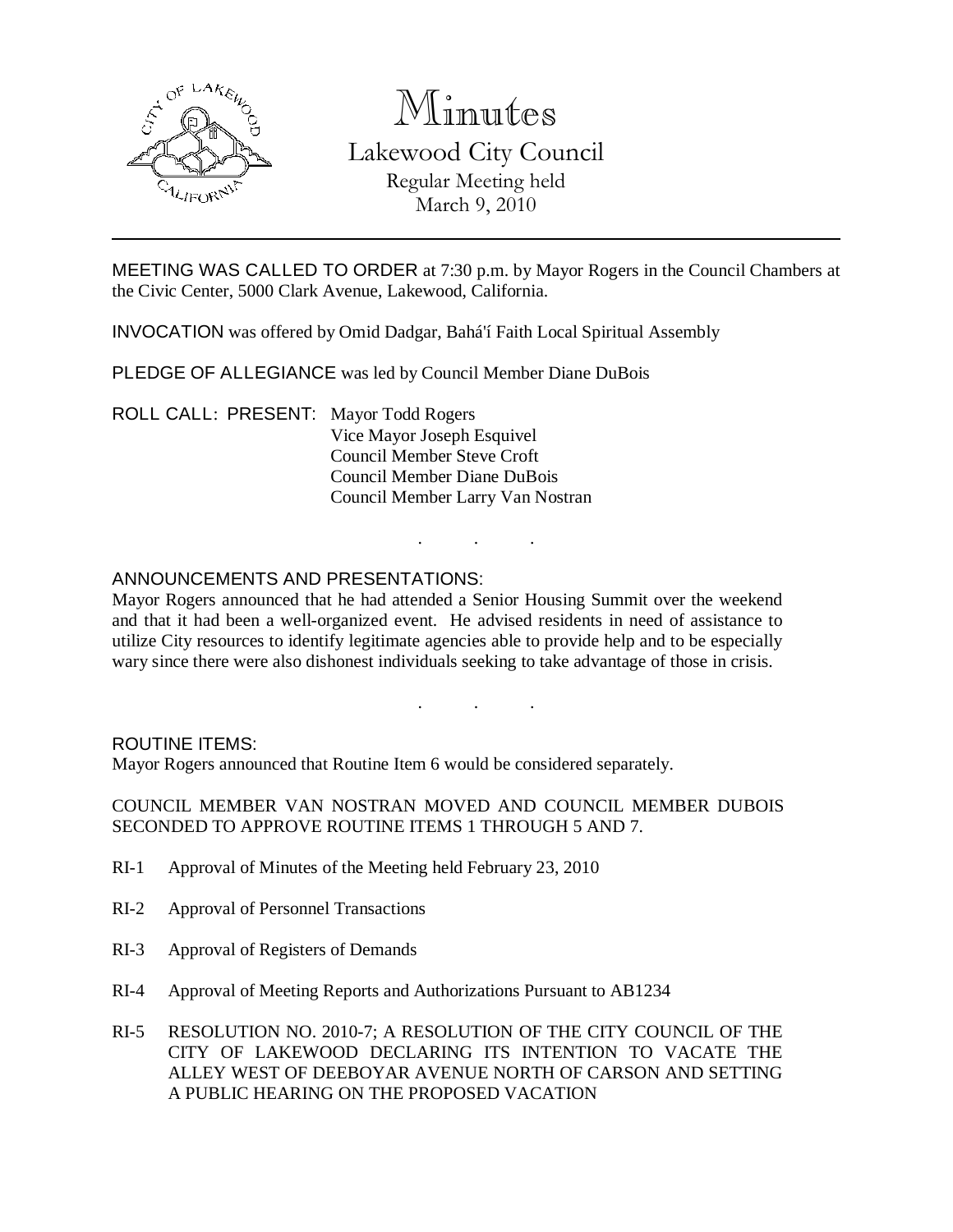City Council Minutes March 9, 2010 Page 2

ROUTINE ITEMS:

RI-7 Authorization for Sole Source Purchase of Replacement Play Area Surfacing at Palms Park

UPON ROLL CALL VOTE, THE MOTION WAS APPROVED:

AYES: COUNCIL MEMBERS: Van Nostran, DuBois, Croft, Esquivel and Rogers NAYS: COUNCIL MEMBERS: None

RI-6 RESOLUTION NO. 2010-8; A RESOLUTION OF THE CITY COUNCIL OF THE CITY OF LAKEWOOD ADOPTING PROGRAM SUPPLEMENT NUMBER N005 TO MASTER AGREEMENT NUMBER 07-5315R AND AUTHORIZING THE MAYOR TO EXECUTE SAID AGREEMENT

Public Works Director Lisa Rapp briefly reviewed the memo in the agenda by stating that the proposed Program Supplement was the mechanism by which the City could receive the Federal Highway Safety Improvement Program grant funds for a proposed traffic signal modification project. She reported that the plans and specifications for the project were complete and that once this Project Supplement had been executed by the State the work would be put out to bid. She also noted that there were two other traffic signal modification projects in the works, including the project with the signalization for Fire Station 45, which would be put out to bid very soon.

Responding to a question from Council Member Croft, Ms. Rapp stated that upon completion of the three traffic signal modification projects, most of the intersections identified as sites for potential upgrades would have been addressed.

Council Member Van Nostran inquired if the intersections identified for left-turn phasing would receive such phasing in all directions. Ms. Rapp noted that several already had leftturn phasing in one direction and the project would add phasing for the other direction. She noted that there were still intersections that were waiting for approval from CalTrans, which could take several more months.

COUNCIL MEMBER VAN NOSTRAN MOVED AND COUNCIL MEMBER CROFT SECONDED TO APPROVE ROUTINE ITEM 6. UPON ROLL CALL VOTE, THE MOTION WAS APPROVED:

AYES: COUNCIL MEMBERS: Van Nostran, DuBois, Croft, Esquivel and Rogers NAYS: COUNCIL MEMBERS: None

. . .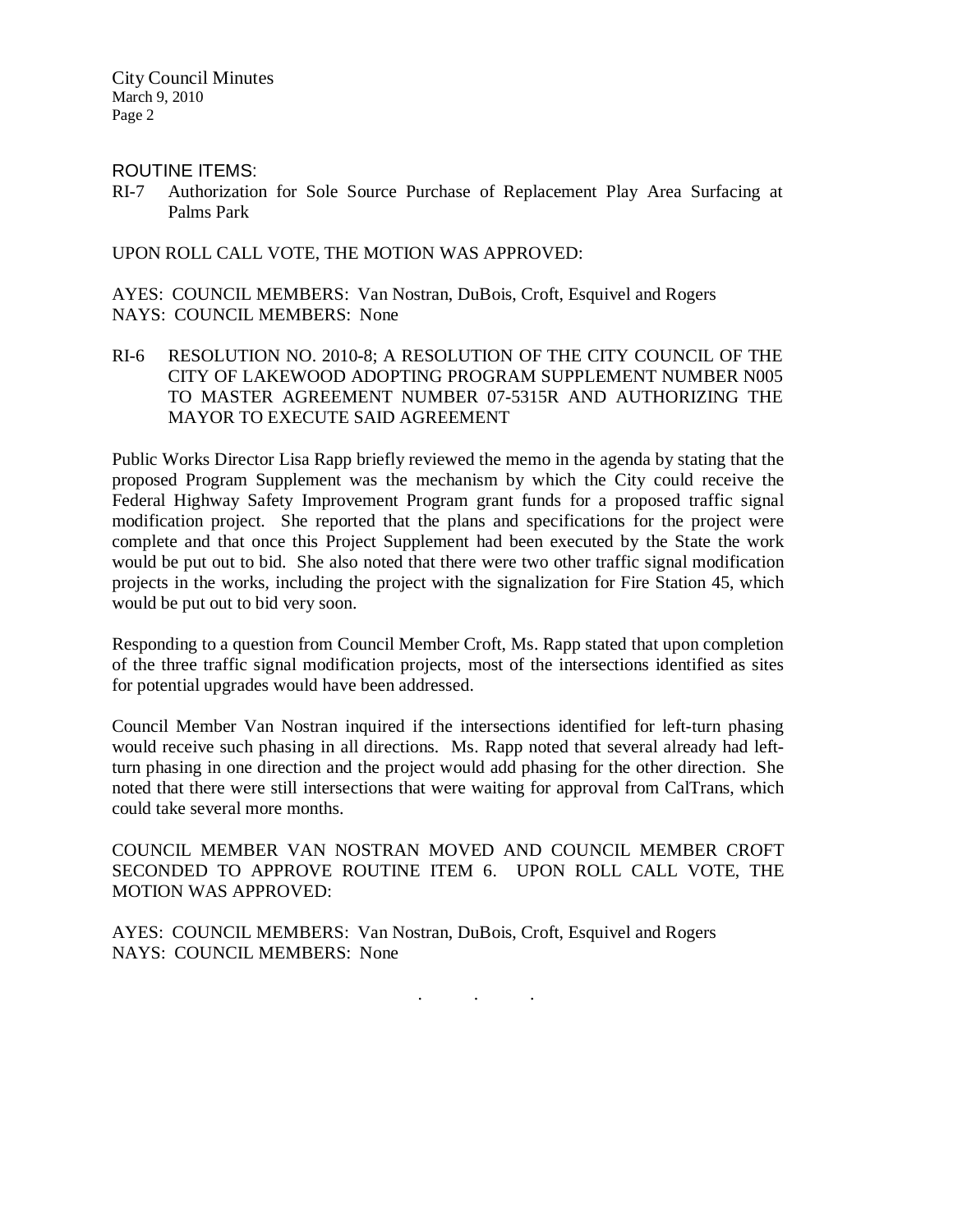# 2.1 • ORDINANCE NO. 2010-1; REQUIRING PAYMENT OF TAXES, FEES, FINES AND OTHER PAYMENTS TO BE MADE PRIOR TO COMMENCING ANY LEGAL ACTION TO RECOVER SUCH PAYMENTS

City Attorney Steve Skolnik advised that the proposed ordinance had been introduced at the last regular City Council meeting and was presented for second reading and adoption at this time.

ORDINANCE NO. 2010-1; AN ORDINANCE OF THE CITY COUNCIL OF THE CITY OF LAKEWOOD TO REQUIRE PERSONS CHALLENGING THE PAYMENT OF TAXES, FEES, FINES AND OTHER PAYMENTS TO THE CITY TO MAKE SUCH PAYMENTS PRIOR TO COMMENCING ANY ACTIONS TO RECOVER SUCH PAYMENTS was read by title by the City Clerk.

COUNCIL MEMBER CROFT MOVED AND COUNCIL MEMBER DUBOIS SECONDED TO WAIVE FURTHER READING AND ADOPT ORDINANCE NO. 2010-1. UPON ROLL CALL VOTE, THE MOTION WAS APPROVED:

AYES: COUNCIL MEMBERS: Van Nostran, DuBois, Croft, Esquivel and Rogers NAYS: COUNCIL MEMBERS: None

2.2 • RESOLUTION IN SUPPORT OF THE LOCAL TAXPAYER, PUBLIC SAFETY, AND TRANSPORTATION ACT OF 2010

. . .

Assistant City Manager Lisa Novotny gave a presentation based on the memo in the agenda and stated that although the voters of California had approved a ballot measure in 2004 to prevent the State from "raiding" local revenues, attempts by the State legislature continued. The proposed ballot measure would close loopholes left by the original measure and protect the funds that were essential for local agencies to continue to provide vital services. It was the recommendation of staff that the City Council adopt the proposed resolution in support of the Local Taxpayer, Public Safety and Transportation Protection Act of 2010.

RESOLUTION NO. 2010-9; A RESOLUTION OF THE CITY COUNCIL OF THE CITY OF LAKEWOOD SUPPORTING THE LOCAL TAXPAYER, PUBLIC SAFETY AND TRANSPORTATION PROTECTION ACT OF 2010

Council Member DuBois noted that the *Sacramento Bee* had reported that even wellmanaged local agencies were suffering negative impacts from the continual shifting of funds by the legislature, resulting in lay-offs, furloughs, and drastic budget and program cuts.

Council Member Croft stated that the legislature had just approved a plan to swap and shift gas tax funds, even though there was heavy opposition. He expressed dismay over the continual shifting of funds, rather than dealing with the real budget problems.

Vice Mayor Esquivel encouraged Lakewood residents to take the time to sign the petitions being circulated to qualify the measure for the November state-wide ballot.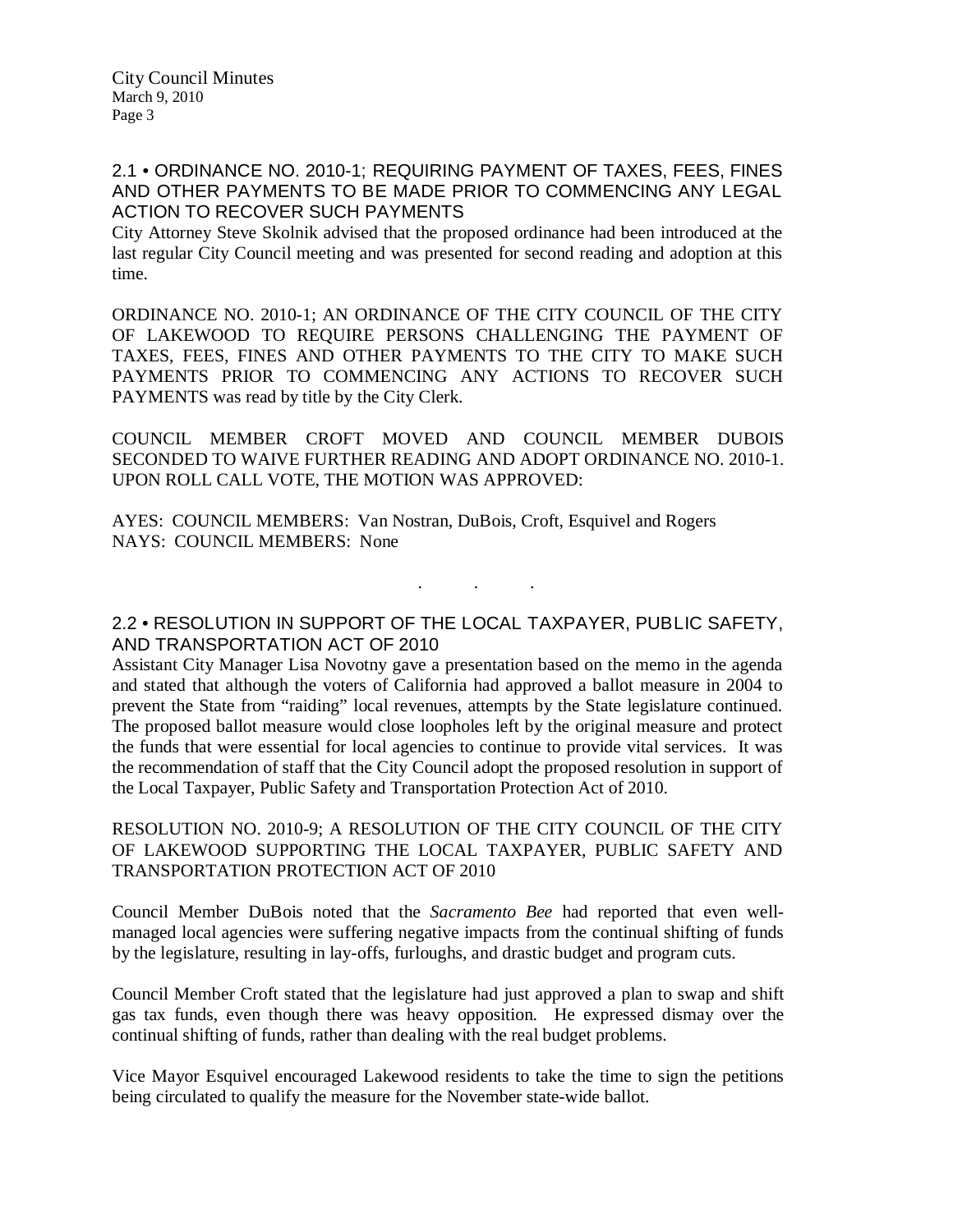#### 2.2 • RESOLUTION IN SUPPORT OF THE LOCAL TAXPAYER, PUBLIC SAFETY, AND TRANSPORTATION ACT OF 2010 - Continued

Council Member Van Nostran observed that there were local office holders, with an understanding of local issues that had been elected to the State legislature and apparently forgot all about the locals once they got to Sacramento. He stated that they needed to face the music about their expenditures and noted that they had grabbed more than \$10 billion from local agencies since 1990.

Mayor Rogers pointed out that the latest proposed gas tax shift would mean a loss of about \$600,000 just in Lakewood, which might never be seen by the City again. He noted that there were some good representatives in Sacramento, but as a body, they continued to defer the decisions necessary to resolve their budget issues. He stated that all of the City Council Members were circulating petitions on their own time and urged residents to sign one.

COUNCIL MEMBER CROFT MOVED AND VICE MAYOR ESQUIVEL SECONDED TO ADOPT RESOLUTION NO. 2010-9. UPON ROLL CALL VOTE, THE MOTION WAS APPROVED:

AYES: COUNCIL MEMBERS: Van Nostran, DuBois, Croft, Esquivel and Rogers NAYS: COUNCIL MEMBERS: None

# 3.1 • REVIEW OF STATEMENT OF INTERGOVERNMENTAL GOALS AND **PRIORITIES**

. . .

The Assistant City Manager made a presentation based on the memo in the agenda and stated the Council's Intergovernmental Relations Committee had completed deliberations and had formulated recommendations regarding intergovernmental goals and priorities for 2010. She noted that while there were goals included for the Federal and regional levels, the majority of the goals were focused at State level, with the primary focus on protecting local revenues and preventing further fund diversions She advised that staff would continue to seek opportunities for stimulus funding, noting that \$4 million in funding had been received. It was the recommendation of the Intergovernmental Relations Committee that the City Council adopt the Statement of Intergovernmental Relations Goals.

Council Member DuBois commended City staff for actively searching for grant fund opportunities to finance City projects. She noted that one of the goals listed was to work with the Gateway COG on the Sustainable Communities Strategy and that there currently was an effort to suspend the Strategy until the economy improved.

#### COUNCIL MEMBER DUBOIS MOVED AND COUNCIL MEMBER CROFT SECONDED TO APPROVE THE STATEMENT OF INTERGOVERNMENTAL GOALS AND PRIORITIES AS PRESENTED.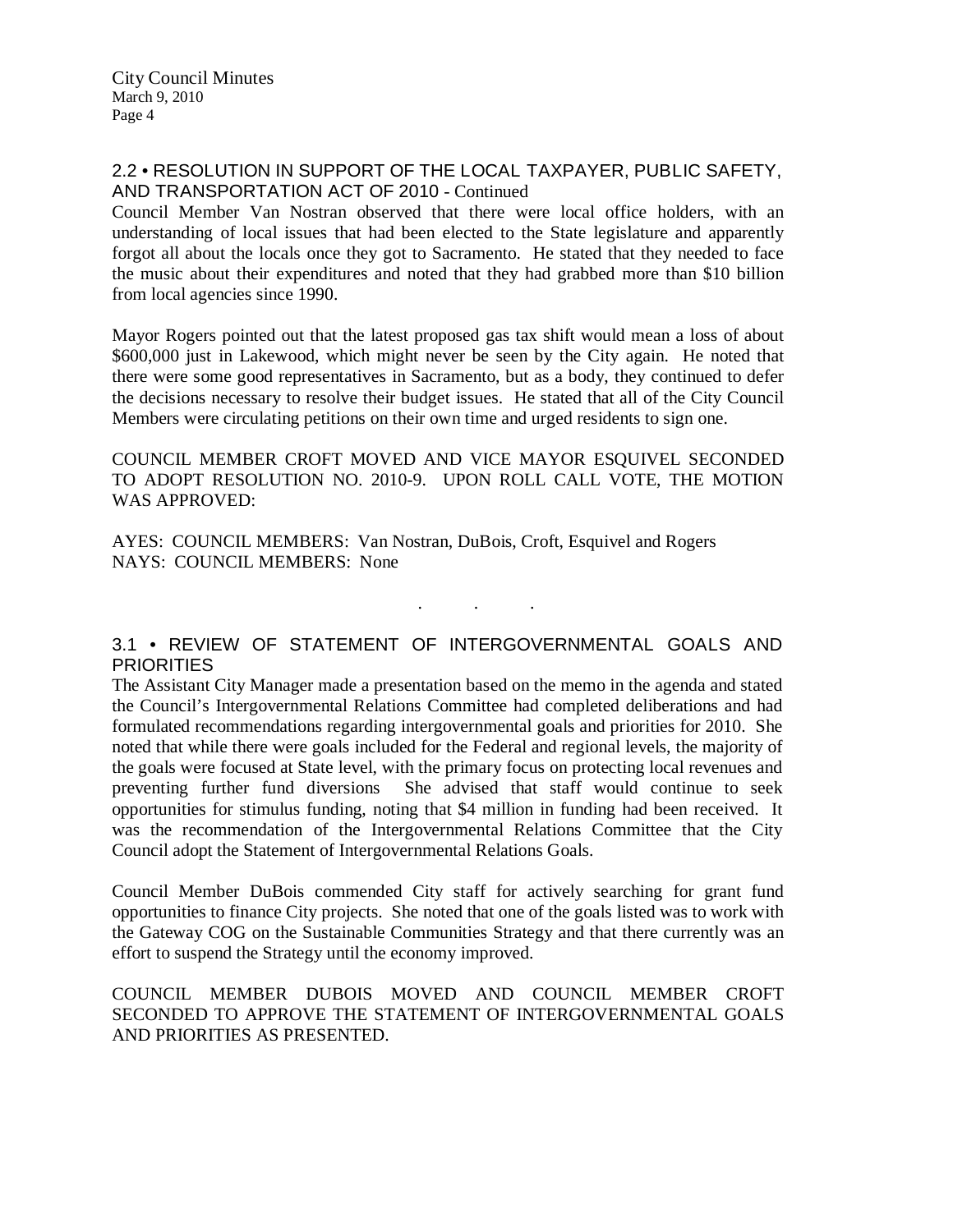City Council Minutes March 9, 2010 Page 5

3.1 • REVIEW OF STATEMENT OF INTERGOVERNMENTAL GOALS AND PRIORITIES - Continued UPON ROLL CALL VOTE, THE MOTION WAS APPROVED:

AYES: COUNCIL MEMBERS: Van Nostran, DuBois, Croft, Esquivel and Rogers NAYS: COUNCIL MEMBERS: None

#### 3.2 • AGREEMENT FOR ENGINEERING DESIGN SERVICES FOR ARRA2 PAVEMENT REHAB

. . .

The Director of Public Works gave a brief report based on the memo in the agenda stating that since additional funding could be made available through the American Recovery and Reinvestment Act, it was proposed to contract for the design work on pavement rehab plans for seven streets to be in position with "ready to go" projects. She noted that the streets were eligible for use of Proposition C and/or Measure R funds for the design work. It was the recommendation of staff that the City Council accept the proposal from Willdan for engineering services in the amount of \$258,550, authorize the use of Proposition C funds in the amount of \$171,550, and authorize the use of Measure R funds in the amount of \$87,000.

COUNCIL MEMBER DUBOIS MOVED AND COUNCIL MEMBER VAN NOSTRAN SECONDED TO APPROVE STAFF'S RECOMMENDATIONS. UPON ROLL CALL VOTE, THE MOTION WAS APPROVED:

AYES: COUNCIL MEMBERS: Van Nostran, DuBois, Croft, Esquivel and Rogers NAYS: COUNCIL MEMBERS: None

# 3.3 • DIRECTING OPPOSITION TO SB 1412, LEGISLATION TO REQUIRE A SPLIT WATER REPLENISHMENT ASSESSMENT

. . .

Water Resources Director Jim Glancy displayed slides and gave a presentation based on the memo in the agenda. He reported that legislation had been introduced in the State Senate that would establish a new method for determining water replenishment assessments that would be in direct conflict with a pending court action to which the City was a moving party. It was the recommendation of staff that the City Council take a position of opposing Senate Bill 1412.

In response to questions from Mayor Rogers, Mr. Glancy confirmed that should the bill pass, it would immediately trigger litigation between the Central and West Basins.

City Attorney Steve Skolnik noted that the proposed legislation appeared to be a collateral attack on the pending court action on an amended judgment.

Council Member Croft stated that it was crucial to protect Lakewood's interests in this matter, since, if passed, this could severely impact the quality of life here. He stated it was time to settle the water wars.